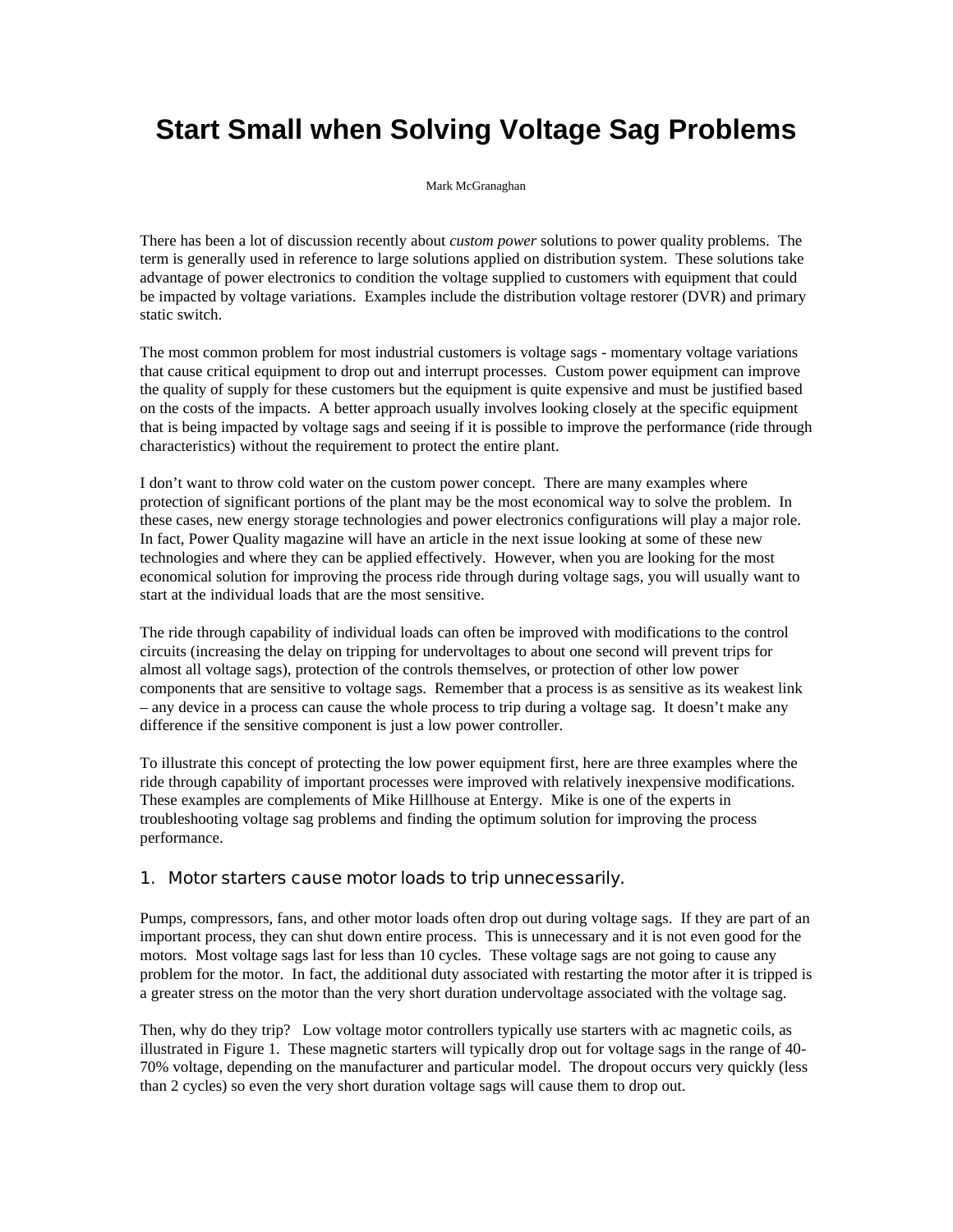

*Figure 1. Typical motor starter with ac coil.*

How can we improve the ride through of motors in these applications? Most of the voltage sags do not pose any problems for the motors, so the starters must be protected or modified so that they do not drop out on these short duration events. Two easy solutions are available:

- a. Use a dc coil, instead of an ac coil. By inserting a dc coil in the circuit (Figure 2), ride through of the starter can be achieved down to about 10% voltage. The starter should only drop out for actual interruptions.
- b. Power the starter through a constant voltage transformer (Figure 3), also known as a ferroresonant transformer. The CVT can provide an output voltage high enough to keep the starter from dropping out for input voltages as low as 30-40%. This should prevent dropout for almost all voltage sag conditions.

The advantage with either of these approaches is that the motor will still be tripped in the event of an actual interruption, when you want it to trip for protection. However, it should ride through the great majority of events that are just short duration sags.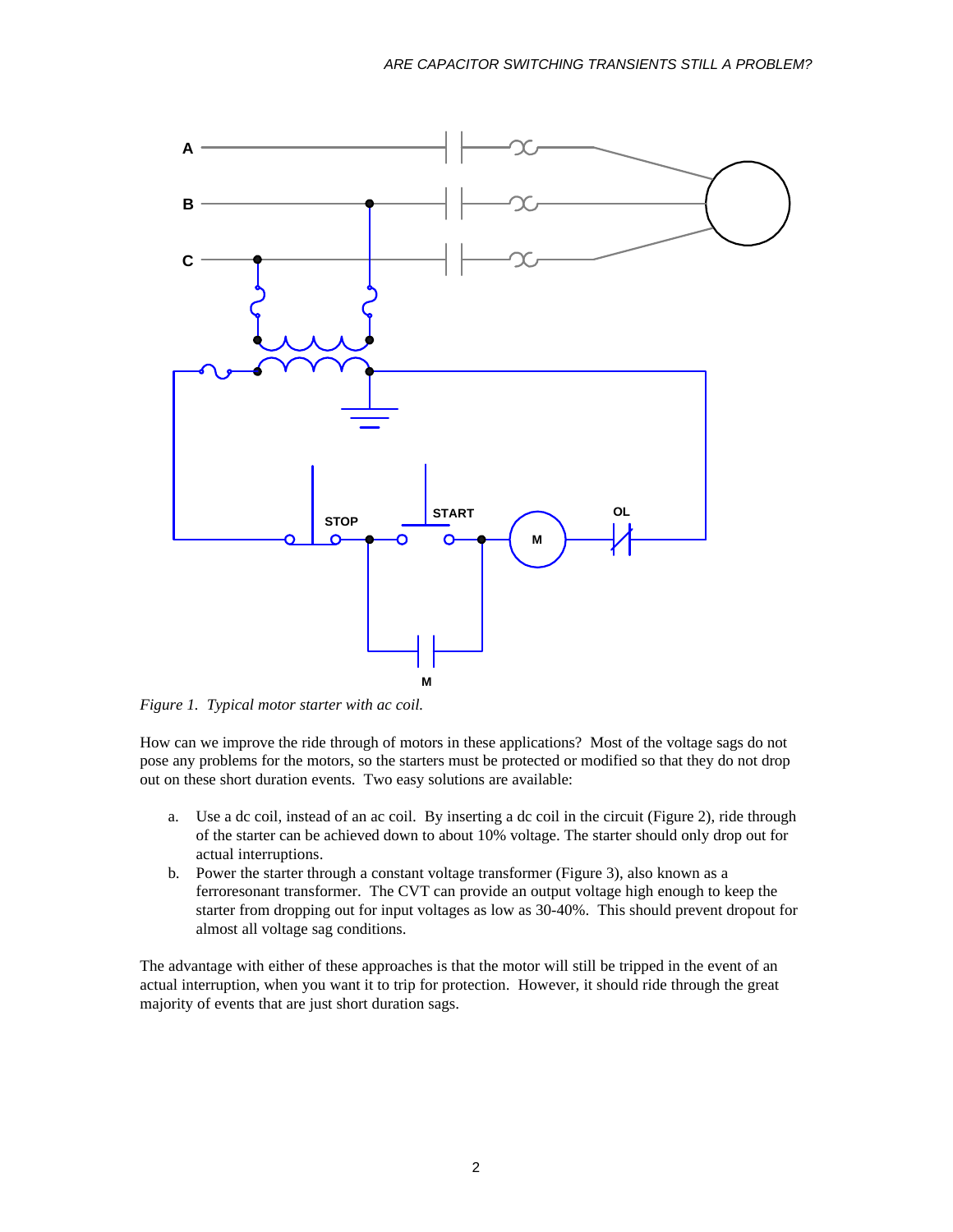

*Figure 2. Using a dc coil in the starter to improve the voltage sag ride through.*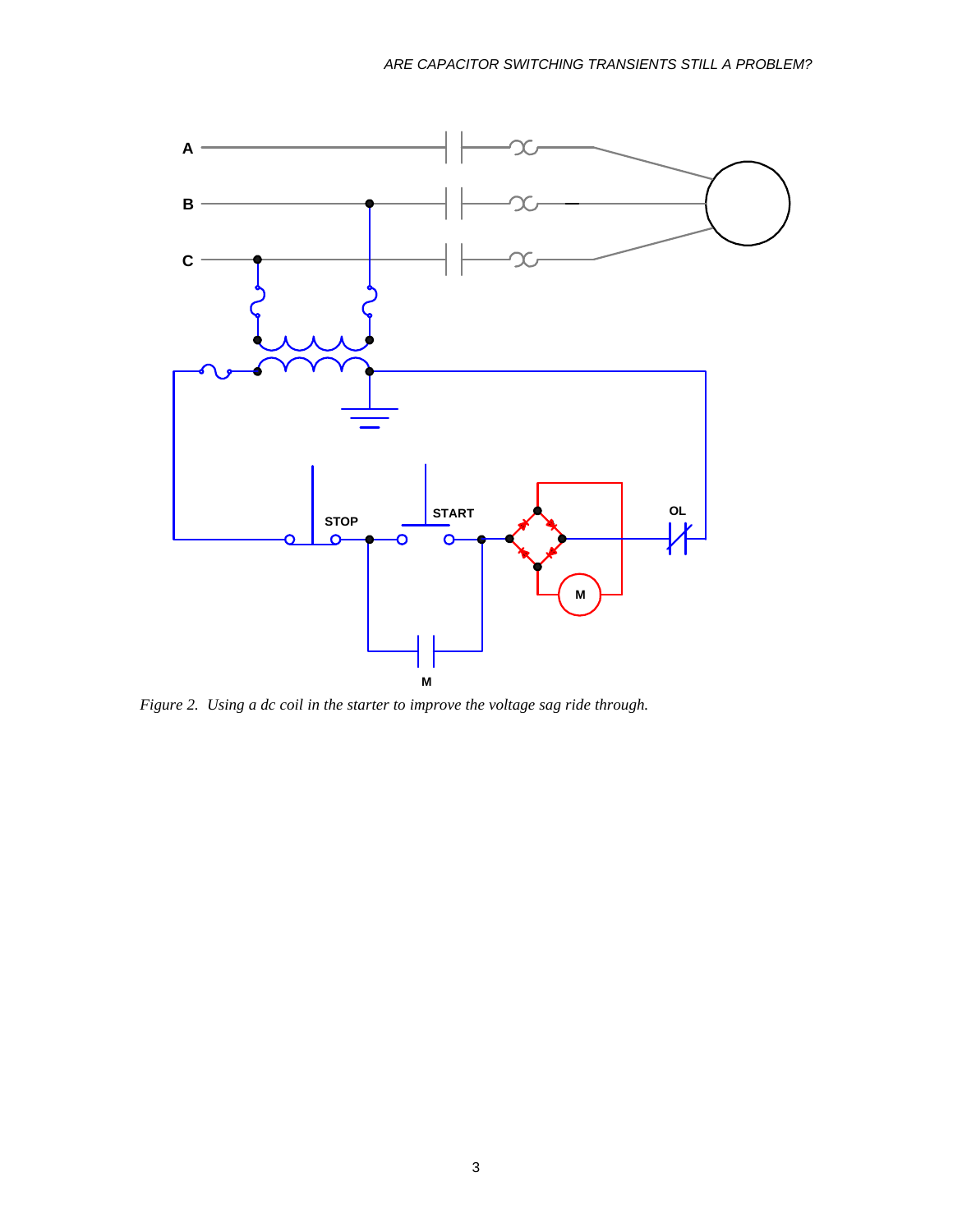

*Figure 3. Using a CVT to power the ac coil. The CVT can provide ride through for sags down to about 40% voltage.*

## 2. Chillers trip due to sensitivity of temperature controllers.

Chillers are often critical to processes. Semiconductor manufacturing, testing applications, hospitals, and many other applications have chillers that must be kept on line as part of the overall operation or process. Chillers that are tripping during voltage sags may be subject to the problems described above with the sensitivity of the magnetic starters in the motor controllers. However, these applications often have process controllers or temperature controllers that can be even more sensitive to voltage variations than the motor starters.

Figure 3 gives the voltage sag ride through characteristics of one temperature controller that was causing a chiller to trip at a semiconductor chip testing facility. The controller drops out for voltages below about 80% that last longer than about one cycle. The chiller had to remain on line to assure the integrity of the overall tests. As described above, the great majority of events that were causing the chiller to trip were short duration voltage sags that should not be any problem for the actual motor. The solution in this case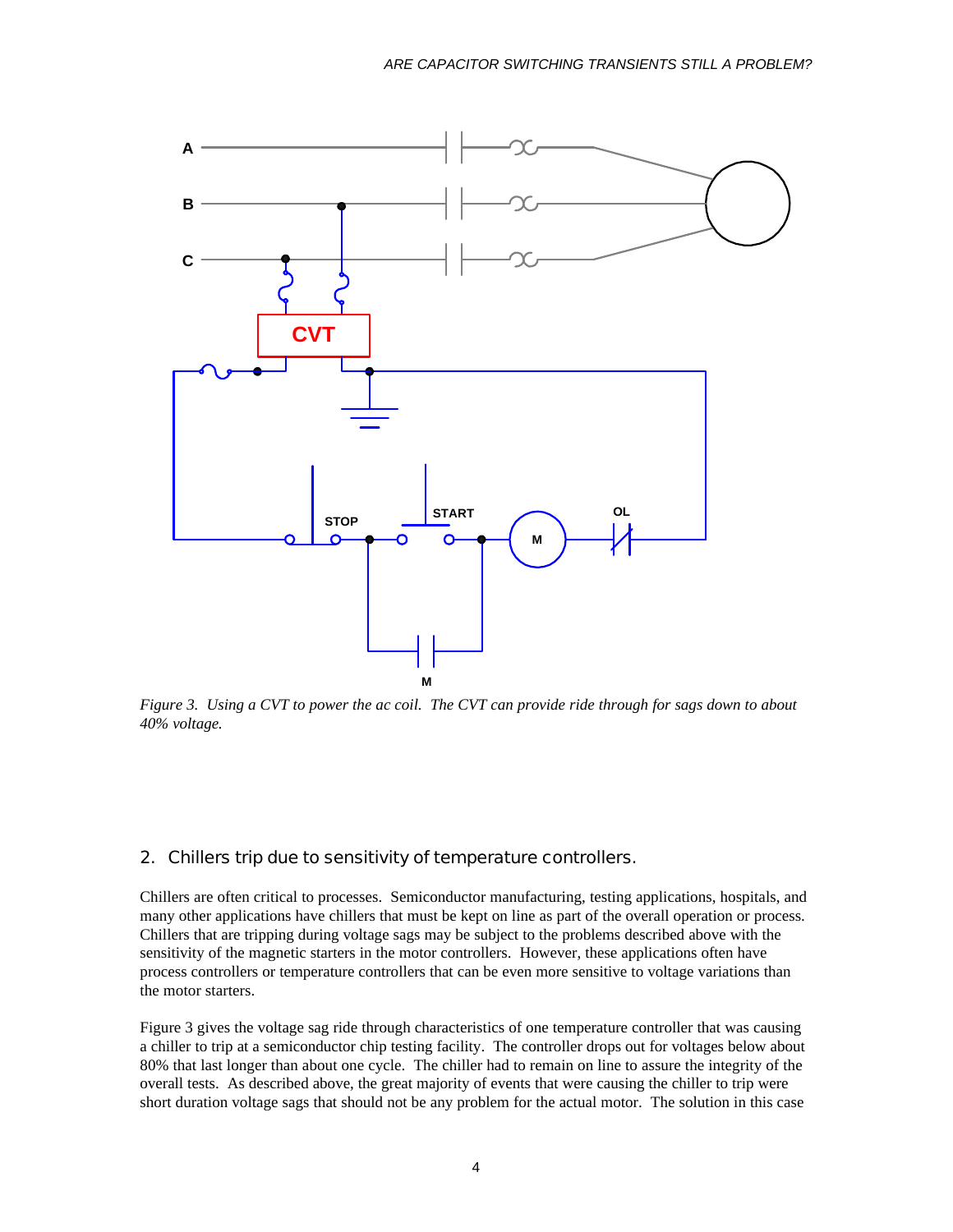is to protect the temperature controller with a CVT so that it can ride through voltage sags. Again, interruptions will cause the controller to drop out which is ok because we want to the motor to trip for actual interruptions. The effect of the CVT on the ride through characteristics of the temperature controller is also shown in Figure 3.



*Figure 3. Voltage sag ride through characteristics of a temperature controller with and without a CVT.*

## 3. Boiler protection systems can be very sensitive to voltage sags.

Many processes include boilers or some other heating requirement that involves heating with natural gas. The boiler controls can often be the weak link in terms of the sensitivity to voltage sags. We have run into problems of this type in breweries and other applications where boilers are part of the process.

The boiler protection systems usually have flame safeguard systems that include an infrared or ultraviolet flame scanner and an amplifier to indicate that the flame is ok. Problems occur because the flame scanner itself is sensitive to voltage variations. During voltage sags, the flame scanner reacts by indicating a loss of flame. A second problem occurs with the gas valve solenoids. On loss of voltage, these solenoids fail closed, resulting in a shut down of the furnace. Figure 4 shows an example system that can be sensitive to voltage sags.